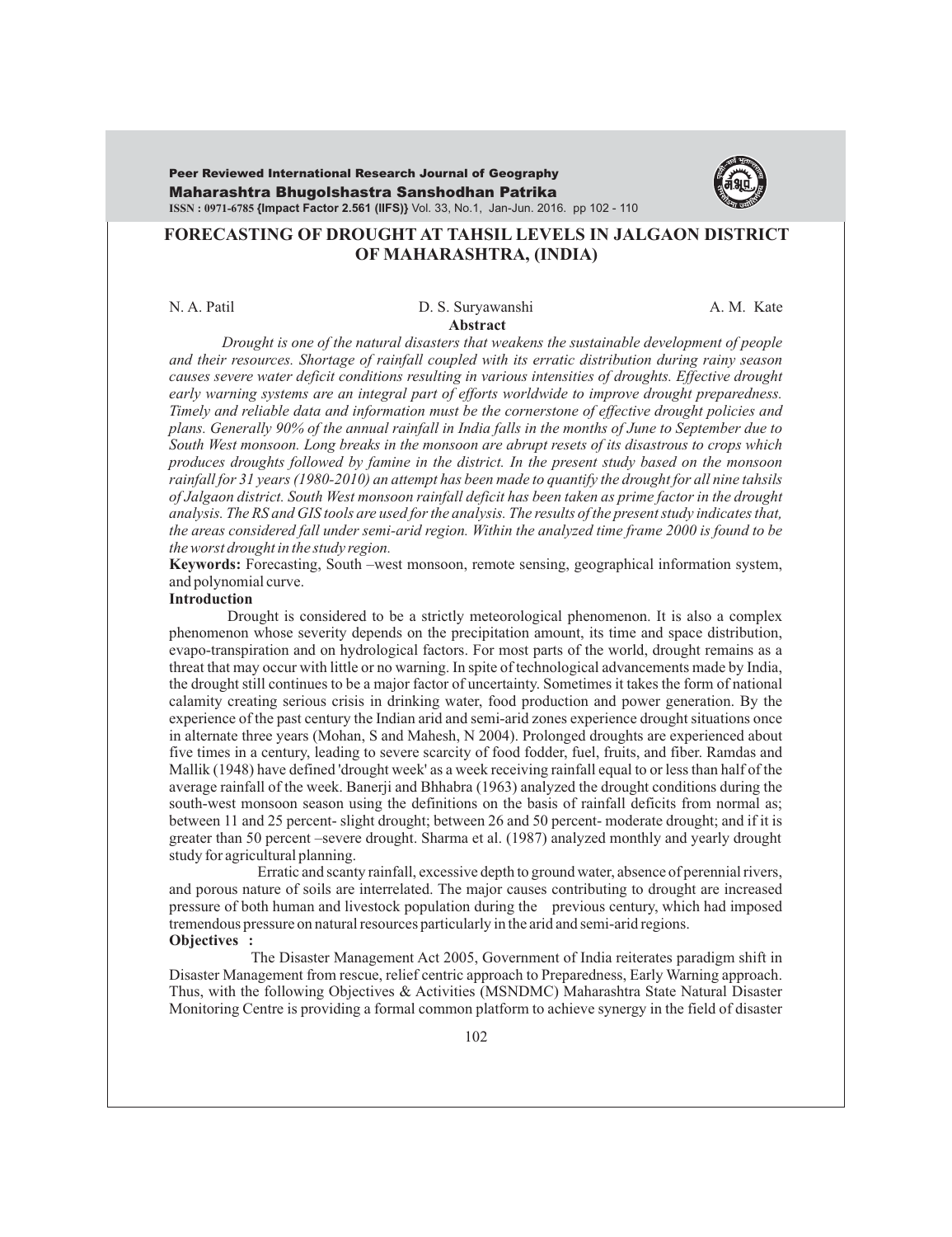management in Maharashtra. The main Objectives of MSNDMC may be classified as below:

- 4.1 To draw hazard mapping and vulnerability studies.
- 4.2 To Strengthen of Information Technology for Natural Disasters Management.
- 4.3 To study Monitoring and impact assessment of Natural Hazards.
- 4.4 Natural Disaster Early Warning System for the study region.

#### **Study Region:**

The region selected for the study is the drought-prone tahsils. They are located in the Jalgaon district of Maharashtra State. There are 09 drought-prone tahsils identified by V. Subramaniam, (Review Committee, 1987). These tahsils are Amalner, Dharangaon, Parola, Erandol, Chalisgaon, Bhadgaon, Pachora, Jamner and Muktainagar. Looking into its delicate ecology and poor socio- economy, the study region is one of the most vulnerable regions of Maharashtra State. The topography of the region is hilly, plateau, undulating and rolling. The degraded soils with exposed rocks resulted from severe erosion is the common landscape. It lies between 20o11 to 21o13 North latitudes and 74o46 to 76o24 East longitudes (Fig.1). The average annual rainfall is 682.8 mm and it is bimodal in nature by spreading over 6 months from June to November. The South-West monsoon season contributes about 89 per cent of the annual rainfall. August is the rainiest month, and the district gets little rain during the later part of the summer and post monsoon months. However, South-West monsoon season period is not the period of continuous rainfall. There may be breaks of about a week, month or more with no rainfall activity. So for in the study region, details studies using Remote Sensing & Geographical Information system have not been carried out to analyze the drought severity, intensity and duration considering the South West monsoon period. The study region having the total area around 6994.54 sq.km and accounts 2.27 per cent of the Maharashtra state area. The forest area is only 72419 hectare (Census Handbook, 2011). There are 1002 villages in the study region and the population of the study region is 21, 21,832 as per recent census. The climate of the study region is subtropical, semi-arid type with moderate to severe summer, moderate winter and having erratic The temperature starts rising after the month of February and reaches its maximum in the month of May with a mean daily maximum of 43° Celsius and mean minimum of 22° Celsius (A Report, on Statistics of the Jalgaon district, 2006). In 31 years of study the highest annual rainfall of 1640 mm was recorded at Amalner in the year 1992. The year 2000 received the lowest rainfall of 267 mm at Erandol tahsil. The total cultivated area in the study area is 5.44 lakh hectares,



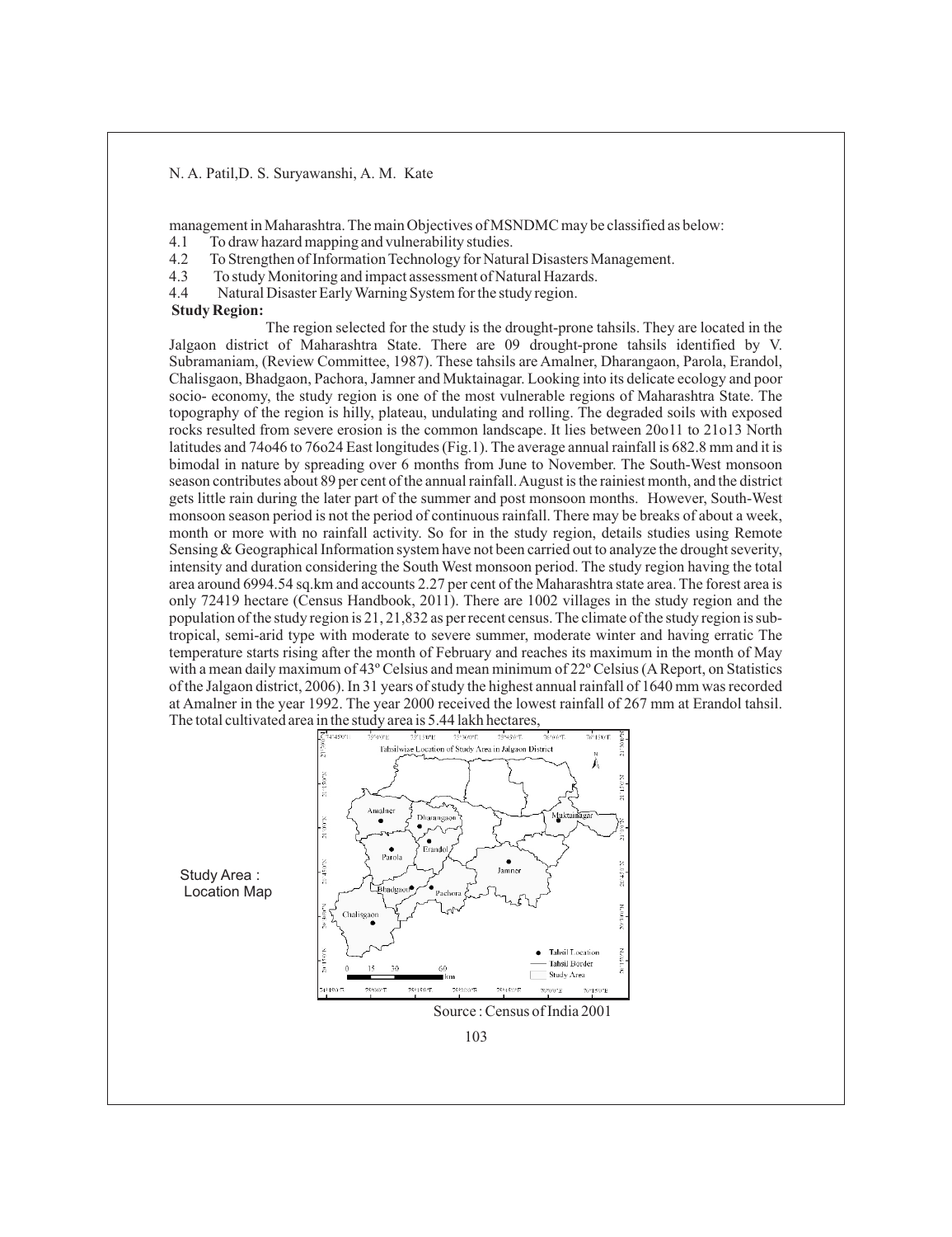Rabi area is 0.38 lakh hectares. The study region normally has two cropping seasons namely (Contingency plan for Drought Relief Work, 2000) Kharip and Rabi. The principal crops grown in the study region are Jowar, Bajara, Pulses, Cotton, Oilseeds, Sugercane and Fruits. Cotton is the single mono crop, occupying the highest area in the state and in the country. The study region has a total of 7, 63,860 small and marginal farmers. The study region is economically backward with 80 per cent of the population depending on the agriculture. Most of the families reside in villages. The study region has a long history of continuous droughts. The study region also has very poor human development index. The total number of agricultural labours is 11, 24,571. At present, out of total cultivated area only 7 per cent is under irrigation. The rest of the cultivated area totally depends on rainfall only.

#### **6.0 Materials and Methods:**

The average monthly rainfall data in all the nine tahsils of the study region have collected from 1980 to 2010 (31 years) all available rain gauge stations in the study region from Drought Monitoring Cell IMD, Pune are used for the analysis. With the advancement of new remote sensing and geographical information system technology, the monitoring and management of drought on integrated basis provides detailed information about the onset and withdrawal of drought, and also to certain extent provides relief from its impact. In this context a detailed study of drought monitoring and management in the study region using remote sensing and geographical information system has been analyzed by collecting rainfall and other parameters for the period of 31 years from 1980 to 2010. Three year moving average polynomial curve has also worked out to ascertain the trend line for forecasting drought for all tahsils of the study area.

#### **Results And Discussion :**

The study region has a long history of droughts and on an average is suffering by drought once in three years. However, in present times, this situation has further aggravated due to continuous failure of monsoon for the last few years. Hence, a detailed study of the drought conditions in the study region is required. The study region is situated in rain shadow area. The rainfall in the study area is mainly depends on depressions in the Arabian Sea near the Maharashtra coast. The drought conditions in the region are the result of sharp climatic variations in rainfall distribution and occurrence of breaks. There is a great variability in monsoon rain from year to year or in time and space in any one year.

The increasing trend of rainfall is observed from 1981 to 1992. The rainfall in all tahsils approximately showed the negative deviation starting from 1980 and it reaches minimum value up to 267 mm in 1982 on-wards. Increasing trend of rainfall is observed from 1983 it continued up to 1990. Again rainfall trend decreases from 1992 to2002. The rainfall increases slightly from 1983 to 1990. Again decreasing trend starts 1991 onwards it continues up to 2002. From 1982 the yearly fluctuation from positive to negative trend in the rainfall is observed up to 2010 (fig.2). The study of 5 years moving average cure shows that the decreasing trend of rainfall has observed from 1991 up to 2000. From the year 2004.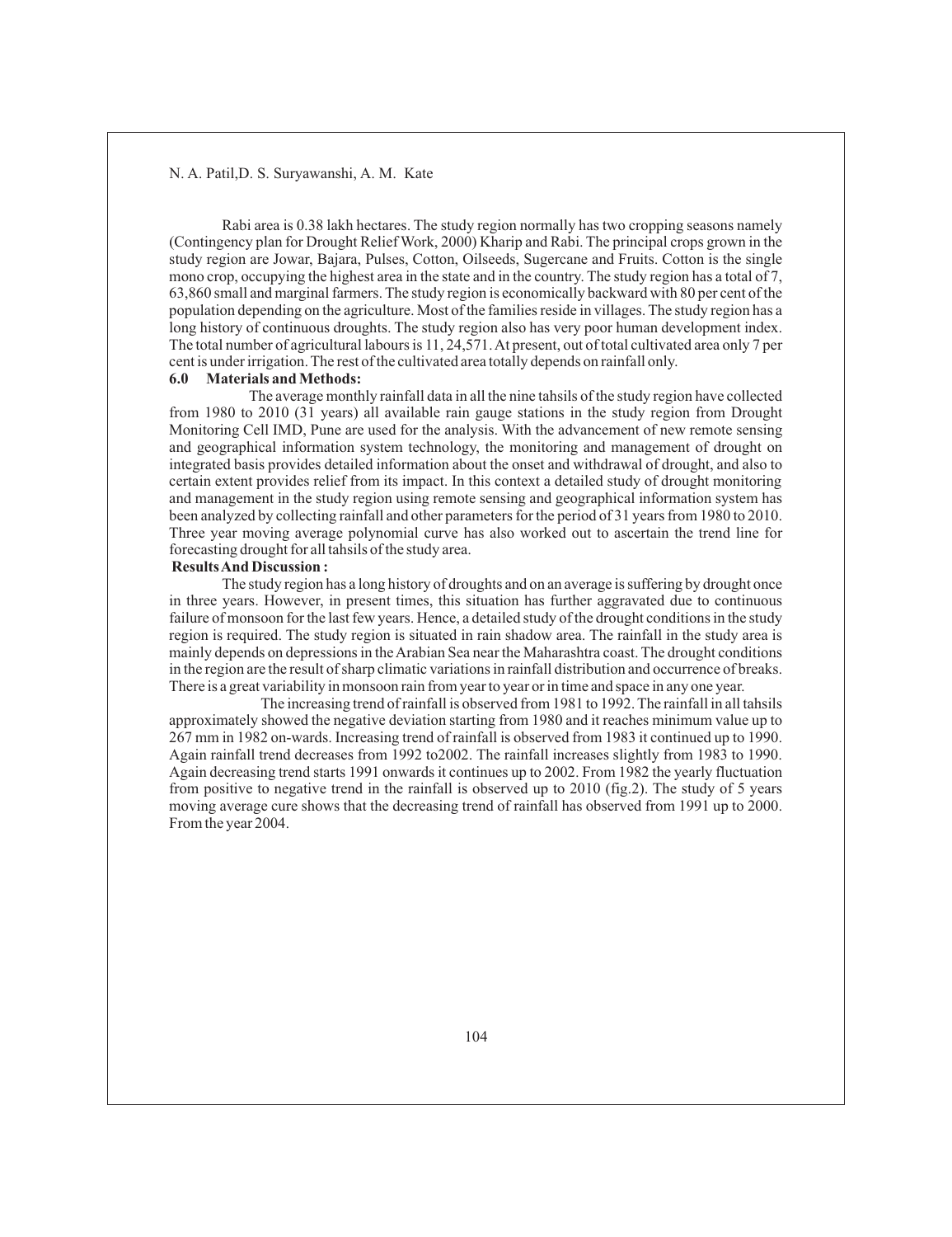| <b>Tahsil</b> | <b>Chalis</b><br>- gaon | Pachora | Jamner | <b>Dharan</b><br>- gaon | Parola | Erandol | Amalner | <b>Bhad</b><br>- gaon | Muktai<br>- nagar | Region |
|---------------|-------------------------|---------|--------|-------------------------|--------|---------|---------|-----------------------|-------------------|--------|
| Year          |                         |         |        |                         |        |         |         |                       |                   |        |
| 1980          | 668                     | 640     | 1334   | 791                     | 592    | 576     | 549     | 648                   | 586               | 709    |
| 1981          | 991                     | 1030    | 1178   | 695                     | 887    | 799     | 650     | 738                   | 683               | 850    |
| 1982          | 321                     | 329     | 341    | 339                     | 334    | 267     | 388     | 331                   | 323               | 330    |
| 1983          | 822                     | 1097    | 791    | 699                     | 1170   | 741     | 681     | 926                   | 698               | 847    |
| 1984          | 613                     | 638     | 681    | 686                     | 607    | 531     | 751     | 494                   | 442               | 605    |
| 1985          | 527                     | 509     | 757    | 460                     | 621    | 467     | 511     | 817                   | 629               | 589    |
| 1986          | 613                     | 539     | 641    | 675                     | 739    | 733     | 503     | 517                   | 631               | 621    |
| 1987          | 627                     | 830     | 726    | 712                     | 532    | 661     | 683     | 840                   | 681               | 699    |
| 1988          | 534                     | 658     | 623    | 574                     | 631    | 717     | 587     | 660                   | 686               | 630    |
| 1989          | 1199                    | 658     | 972    | 670                     | 520    | 630     | 754     | 843                   | 681               | 770    |
| 1990          | 1035                    | 838     | 1053   | 783                     | 907    | 1145    | 749     | 915                   | 683               | 901    |
| 1991          | 349                     | 382     | 621    | 572                     | 338    | 650     | 507     | 670                   | 686               | 530    |
| 1992          | 526                     | 741     | 844    | 764                     | 977    | 708     | 1640    | 863                   | 609               | 852    |
| 1993          | 1391                    | 587     | 678    | 587                     | 524    | 680     | 513     | 632                   | 621               | 690    |
| 1994          | 792                     | 680     | 887    | 690                     | 630    | 724     | 664     | 675                   | 683               | 714    |
| 1995          | 506                     | 776     | 759    | 490                     | 988    | 522     | 430     | 614                   | 605               | 632    |
| 1996          | 849                     | 621     | 640    | 671                     | 621    | 802     | 701     | 835                   | 563               | 700    |
| 1997          | 653                     | 805     | 843    | 766                     | 550    | 574     | 559     | 661                   | 699               | 679    |
| 1998          | 626                     | 565     | 954    | 650                     | 662    | 819     | 701     | 1138                  | 920               | 782    |
| 1999          | 1183                    | 716     | 795    | 698                     | 1169   | 908     | 691     | 853                   | 688               | 855    |
| 2000          | 316                     | 334     | 316    | 336                     | 336    | 327     | 321     | 334                   | 326               | 327    |
| 2001          | 1092                    | 670     | 1102   | 719                     | 822    | 930     | 699     | 704                   | 688               | 825    |
| 2002          | 646                     | 744     | 673    | 702                     | 645    | 543     | 522     | 654                   | 540               | 630    |
| 2003          | 603                     | 655     | 747    | 566                     | 678    | 602     | 660     | 629                   | 750               | 654    |
| 2004          | 1127                    | 793     | 804    | 751                     | 903    | 889     | 667     | 778                   | 716               | 825    |
| 2005          | 345                     | 327     | 530    | 565                     | 323    | 335     | 333     | 456                   | 468               | 409    |
| 2006          | 1051                    | 675     | 678    | 630                     | 880    | 679     | 712     | 916                   | 693               | 768    |
| 2007          | 583                     | 777     | 764    | 756                     | 655    | 660     | 506     | 481                   | 764               | 661    |
| 2008          | 926                     | 681     | 665    | 539                     | 673    | 664     | 622     | 837                   | 470               | 675    |
| 2009          | 669                     | 652     | 664    | 651                     | 518    | 486     | 589     | 627                   | 752               | 623    |
| 2010          | 684                     | 753     | 820    | 686                     | 982    | 912     | 690     | 694                   | 818               | 782    |
| Avg.          | 738                     | 668     | 770    | 641                     | 691    | 667     | 630     | 703                   | 638               | 683    |

Table 1 Study area: Year and Tahsil wise Rainfall in MM (1980 - 2010).

Source: I.M.D.,Pune, 1980 - 2010.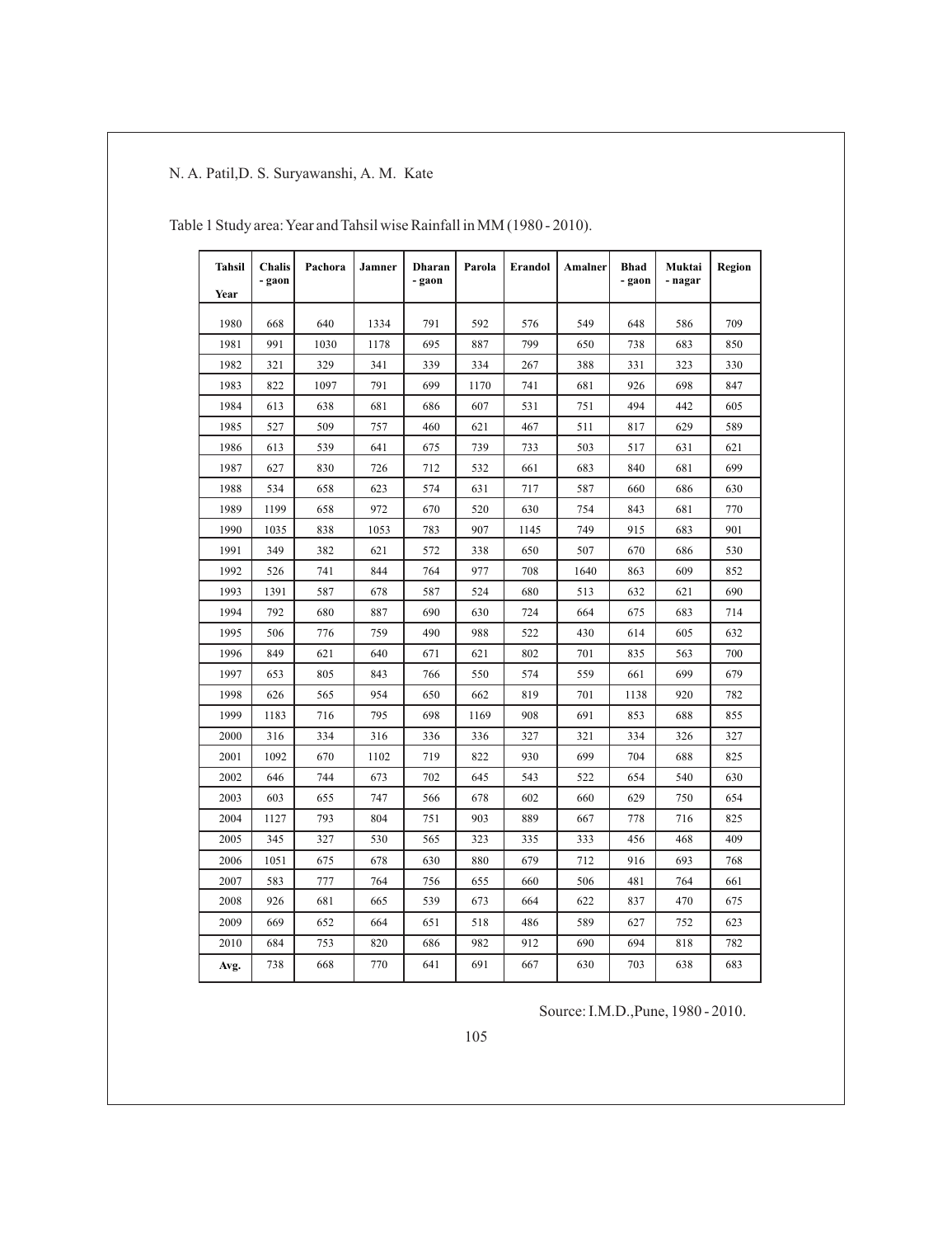increasing trend of rainfall pattern was noticed it is up to 2010. Again the rainfall slightly increased in 1990 and decline started from the years 1999 it continues up to 2002.

While observing the moving average annual rainfall trend line of the region, the results showed that the south- West monsoon rainfall increase  $\omega$  14.06 mm per year (fig-10). It is because of north ward advance of ITCZ accompanying the onset of south west monsoon. The trend however be attributed to variation in above mentioned factors, stagnant forest cover and all other hydro metrological variation in the study area.

 Three year moving average polynomial curve has also worked out to ascertain the trend line for forecasting drought for all tahsils of the study area (Fig.3). For Chalisgaon tahsil 3-years moving average trend increased at the rate of 3.89 mm per year without statistical significance. The polynomial curve trend found increased from 1981 to 1991 and the trend remains constant from 1983 to 1999. The curve trend slightly declined from 2002 to 2010, indicating below normal rainfall for the successive two to three years. Due to the absence of depressions or a change in their tracks results in deficit south west monsoon.

For Pachora tahsil moving average trend decreased at the rate of – 6.49 mm per year. The polynomial curve trend decreased from 1980 to 2002, again the curve indicated increasing trend up to 2003. From 1984 to 2002 the curve trend slightly declined indicating low rainfall may extend for two more years (fig.4).

For Jamner tahsil 3-years moving average curve trend found to decrease at the rate of – 62.63 mm per year. Also the trend of polynomial curve decreased from 1980 to 1990; again it started decreasing up to 2000 indicating future dry spells (drought) (fig.5). Due to EI-Nino and Southern Oscillation (ENSO) events rainfall is not only less but its coefficient of variation is also very high.

For Dharangaon tahsil 3-years moving average trend observed to be slightly decreasing at the rate of – 0.089 mm per year. The polynomial curve trend decreased from 1991 to 2002 and from 2005 onwards up to 2010 the trend remains constant. Again the decreasing trend has been observed since 2002 onwards up to 2008 indicating the future dry spells in the extend periods of two or more years (fig.6).

For Parola tahsil 3-years moving average trend found to be decreased at – 1.47 mm per year. The polynomial curve trend showed that the rainfall decreased from 1981 to 2002, the trend remains constant from 1986 onwards up to 1996. But the decreasing trend has been noticed since 2000 onwards up to 2005. This will predict that decreasing trend will continue two more years in future leading to dry spells (fig.7). It is because of leeward side and irregular geographical location resulted deficit south west monsoon.

For Erandol tahsil 3-years moving average trend observed to be increased at the rate of 49.82 mm per year. The curve trend observed to be increased from 1981 to 1994. Again it decreased up to 2001 and the same trend continued up to 2008 indicating the same trend may continue in further two to three years (fig.8).

For Amalner tahsil 3-years moving average trend has been observed increasing at the rate of 66.73 mm per year. The curve trend increased from 1981 to 1992. It decreased up to 2001 and the same trend is continued up to 2008 indicating the same trend may continue in further two more years (fig.9).

For Bhadgaon tahsil 3-years moving average trend has been observed to get increased at the rate of 40.07 mm per year. The curve trend gradually decreased from 1992 to 2002. Hence it is predicted that the same decreasing trend continue two more years may leading to dry spells (drought) (fig.10).

For Muktainagar tahsil 3-year moving average trend increased at the rate of 36.72 mm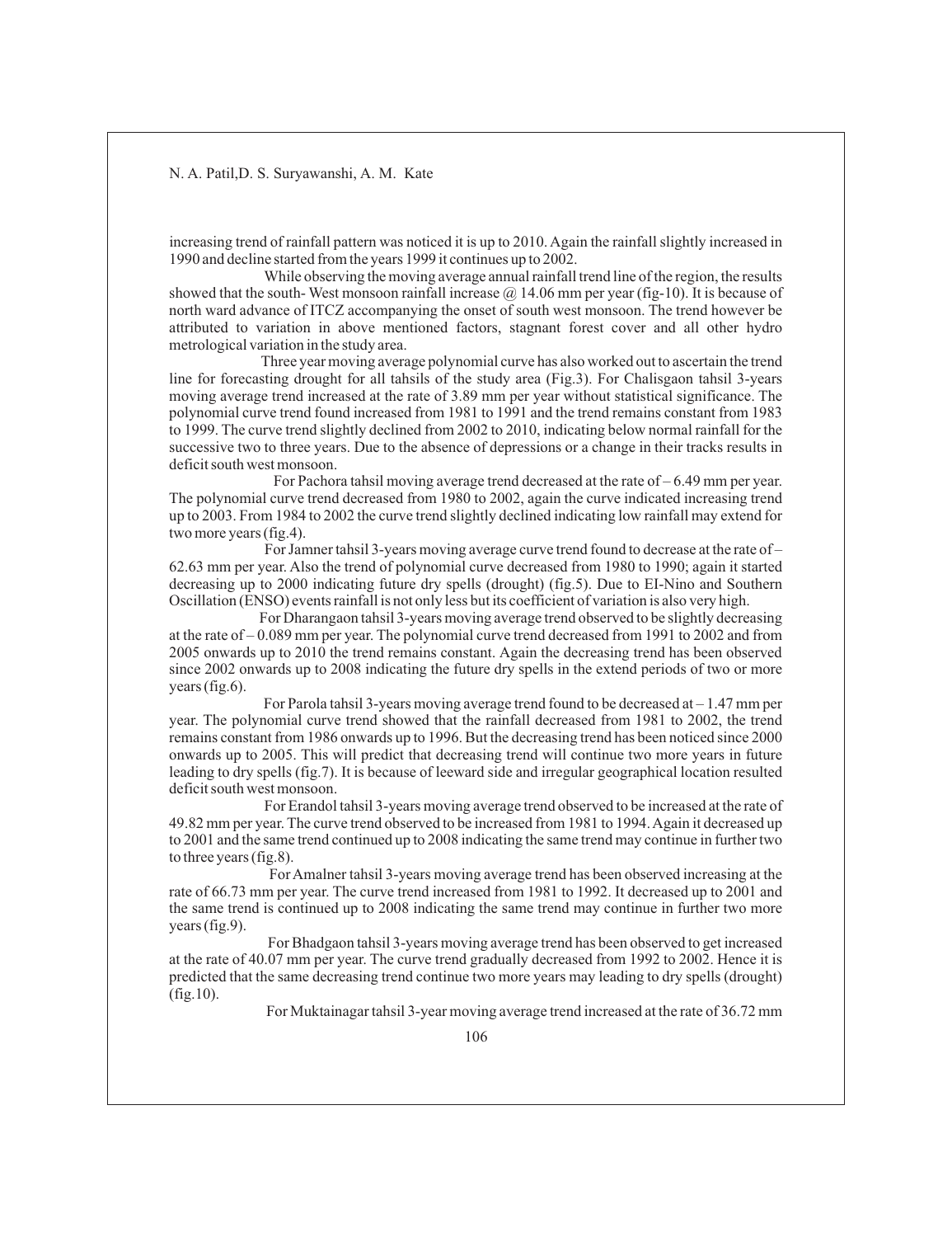per year. The polynomial curve trend gradually increased from 1981 to 1991 and sudden decreasing trend observed up to 2002 indicating the dry spells (drought) may continue further up to two years (fig.11).



**Study area: Tahsil wise 3 years moving average and polynomial curve of annual rainfall.**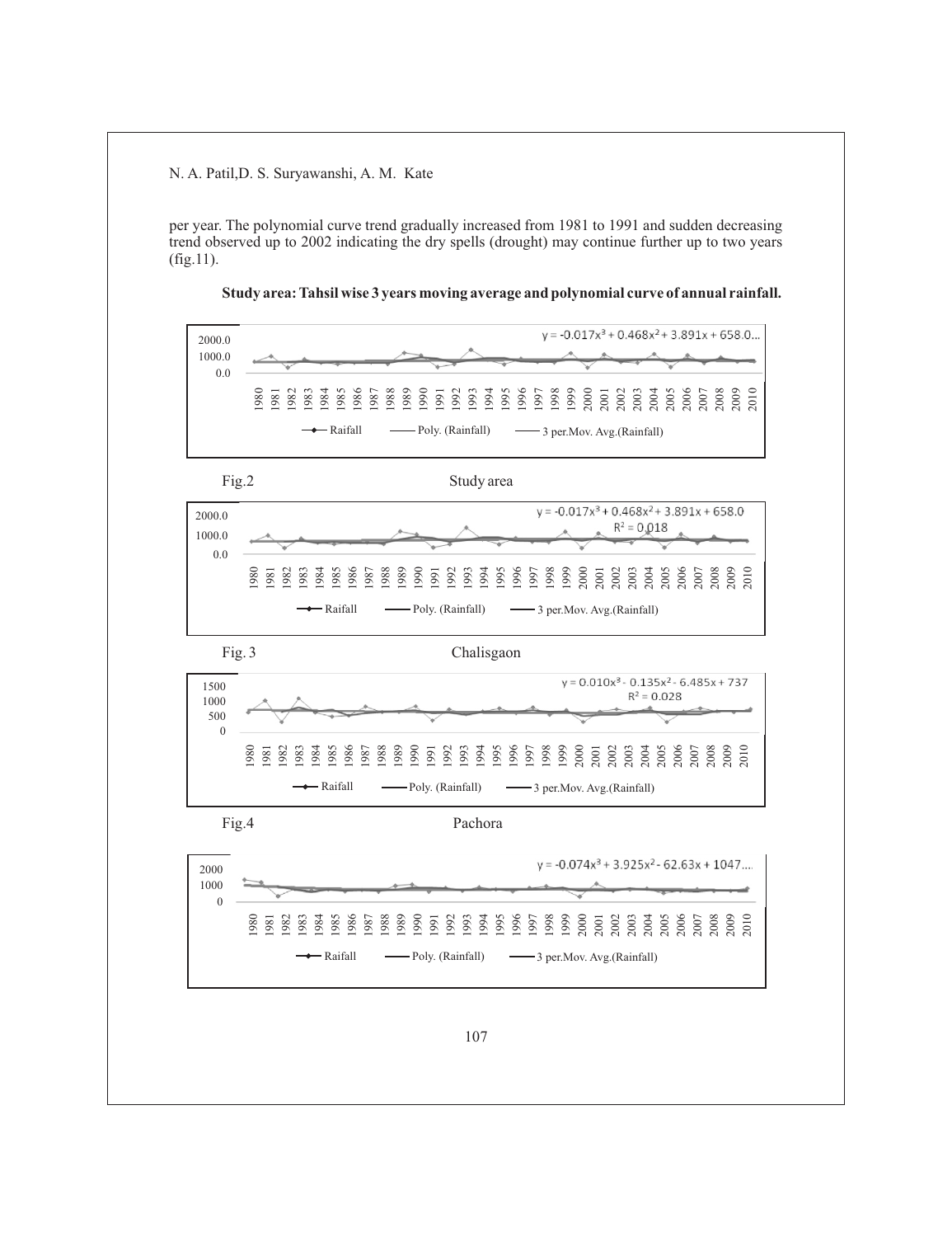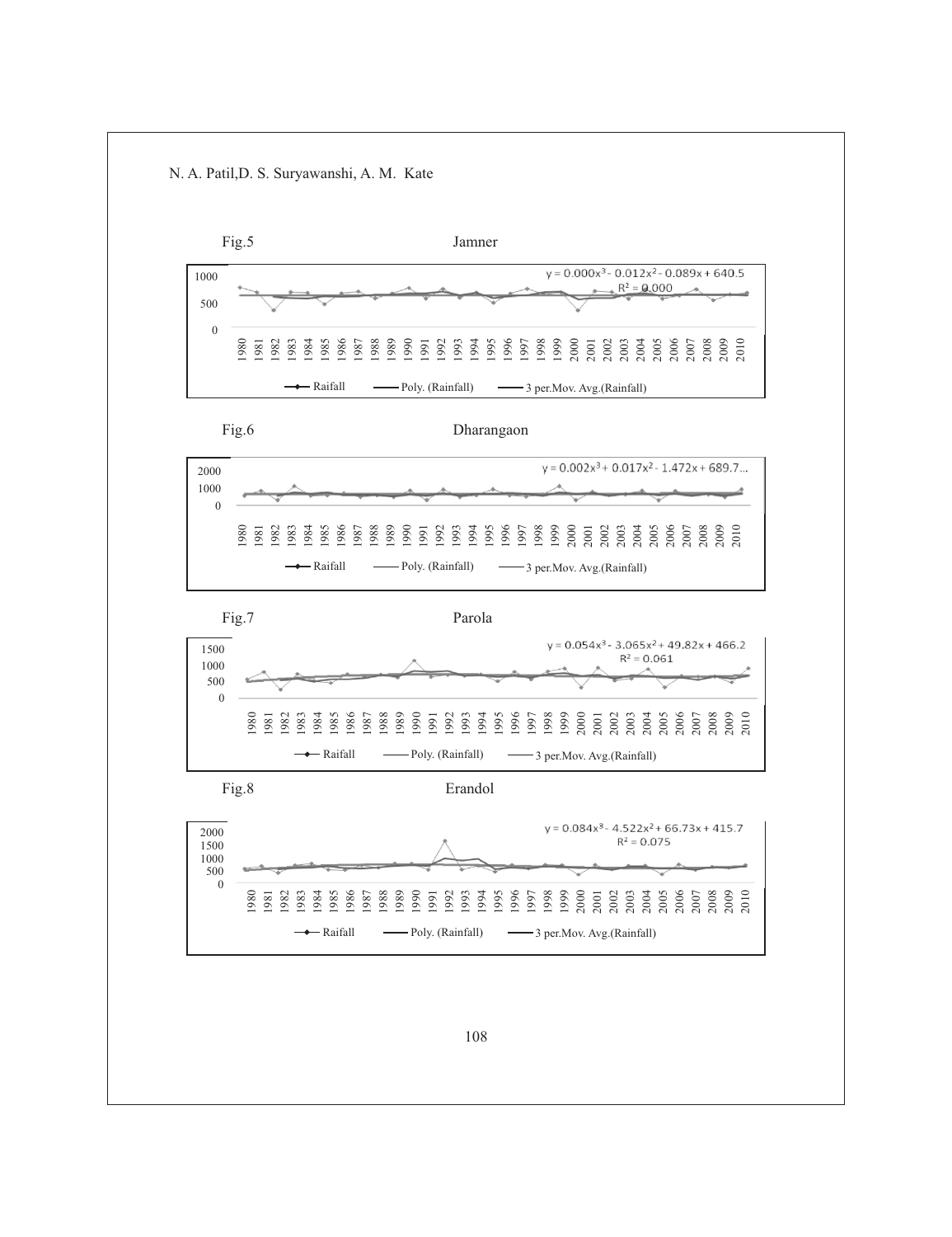

#### **8.0 Conclusions**

With the advancement of new remote sensing and geographical information system technology, the monitoring and management of drought on integrated basis provides detailed information about the onset and withdrawal of drought, and also to certain extent provides relief from its impact. The south-west monsoon rainfall occurred in the months of June, July, August and September. The break or long breaks in the monsoon resulted in drought situations in the study region. The number of dry spells has in general more than the wet spells. This trend indicates that on short term basis, the occurrence of drought is more apparent in this region. Hence, the analysis of short term rainfall data must be used for better crop planning in the region. The coefficients of variation of annual rainfall of all tahsils are observed to be quite high and this means the variation in annual rainfall is relatively greater. This confirms that the study area is a drought prone area. Based on 3-year moving average polynomial curve for rainfall trend fitted for the study area forecasting of the continuous dry spells of 2 to 3 years can be done. The key elements of an effective national drought policy include planning, proactive mitigation, risk management, resource stewardship, and public education. All of these elements require detailed knowledge of observational data and research products that form the foundation for efforts to reduce drought impacts on society.

#### **9.0 References**

- 1 Banerji, S & Bhhabra B.M (1963) Drought conditions in the Telangana division (Andhra Pradesh) during the southwest monsoon season, Indian J. Metrology and Geophysics, 14(4), PP. 403-415.<br>2 Census Handbook of Jalgaon Dis
- 2 Census Handbook of Jalgaon District, 2010.
- 3 Central Water Commission, 1982 report on identification of drought prone areas of 99-